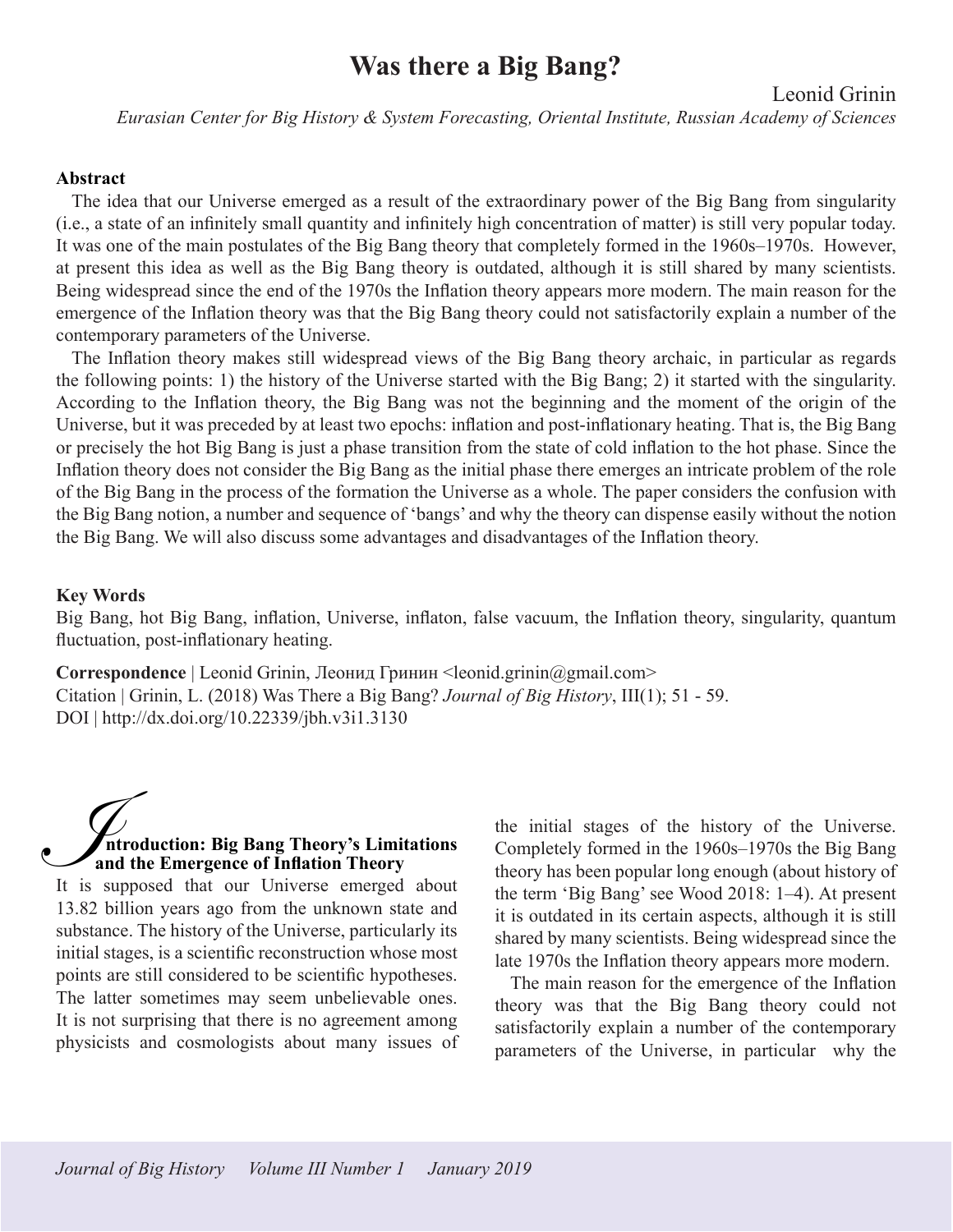Universe is so homogeneous, isotropic, 'large' (spatially flat) and hot (Gorbunov and Rubakov 2010: 341; Guth 1997, 2002, 2004).

Due to the emergence of the Inflation theory many problems of the Big Bang theory can be eliminated. The Inflation theory makes still widespread views of the Big Bang theory archaic. For our topic the following points of this theory are more important: 1) the history of the Universe started with the Big Bang; 2) it started with the singularity (*i.e.*, a state of an infinitely small quantity and infinitely high concentration of matter). Below we will consider the main ideas of the Inflation theory. At present one should note that according to this theory the *Big Bang was not the beginning and the moment of the origin of the Universe, but it was preceded by at least two epochs*: *inflation and postinflationary heating.* That is, the Big Bang or precisely the hot Big Bang is just a phase transition from the state of cold inflation to the hot phase. Furthermore, due to the fact that the Inflation theory does not regard the Big Bang as the initial phase there emerges an intricate problem of the role of the hot Big Bang as a whole. In the words of Alan Guth, it is not explained what 'exploded', how it 'exploded' and what caused the 'explosion' (Guth 1997). Thus, it is not surprising that (as we will see below) as a rule there is no clear description of the phase of the Big Bang in the modern research.

In this introduction we find it is necessary to give a detailed explanation of our goals with respect to important subject of this article.

1. The article is written for the Big Historians and the Big History proponents. For them the article may be important since it allows defining important peculiarities that may often escape attention. With respect to the physical theory there will be nothing new for astronomers and astrophysicists, but in terms of the evolutionary theory and philosophy they may find something interesting.

2. The article is devoted to the analysis of whether one can consider the Big Bang as a certain real phenomenon or such a view is just a heritage of what

was previously established in science. I am convinced that Big Bang is nothing more but a metaphor (just as Barry Wood [2018] and other scientist [see below]).

3. I would like to point out the aspects of the inflation theory which often escape attention. If one cannot speak about the Big Bang as a real event then it is important to define in what way one should interpret this notion within the inflation theory framework. Among the proponents of the inflation theory there exist disunity and different approaches often slightly manifested. I consider any clarification of this problem to be of vital importance for the development of Big History as a discipline and as a subject taught. And I think they provide insight into these complicated issues.

It is worth adding that when I define the Big Bang theory as outdated I mean in the first place its classical form, i.e. the Big Bang theory of the 1970s which is still popular. It is just like saying that classical Newtonian mechanics became outdated after the elaboration of Einstein's theory. It is really so. But at the same time under certain conditions it is valid and is incorporated as an individual case in the theory of relativity. The same happens with the Big Bang theory.

So today the Big Bang theory is firmly integrated within the inflation theory<sup>1</sup>. Thus, on the whole, it is probably unreasonable to speak about a dichotomy between the two theories which are mostly unified today. However with respect to the issue under study, they significantly diverge since the place of the Big Bang within the modern cosmological theory is unclear and undefined. While recognizing that the inflation theory forms a comprehensive theory with Big Bang theory, at the same time I argue that their merging has generated a number of problems and actually provokes an internal contradiction within the

<sup>1</sup> It is possible to meet both statements: that the inflation theory incorporates the Big Bang theory and the opposite view that it is the inflation theory that is incorporated into the Big Bang theory. I prefer the former approach but actually, it is not so important how to express this idea since the two theories have actually merged into one. Nevertheless, these discrepancies just show that there is much confusion about the big bangs (which I tried to show in the article).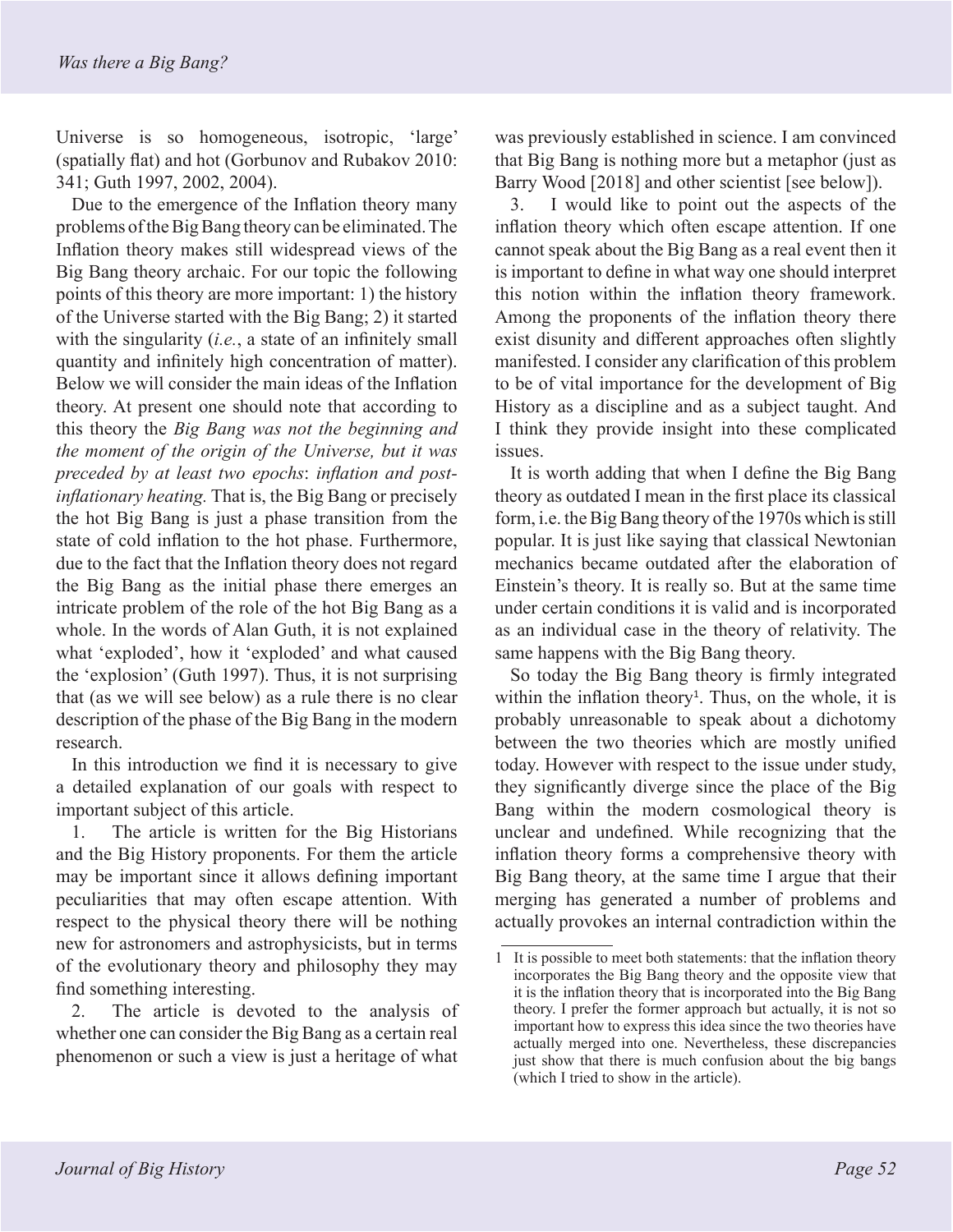inflation theory itself. And that is what I will try to prove in what follows.

### **Main Ideas of Inflation Theories**

Historically, Alexei Starobinsky's model of inflation (1979) was the first model developed in detail. But the best-known Inflation theory was first formulated in the famous article by Alan Guth in 1981, which continues to promote it extensively. Within the framework of this theory 'the fundamental properties of our Universe (*i.e*., it is homogeneous, isotropic, spatially flat and hot) appear as the consequences of extremely unnatural initial conditions' (Gorbunov and Rubakov 2010: 341).

**The Universe before the hot Big Bang. The inflationary stage.** According to the Inflation theory our Universe's origin was the result of *quantum fluctuation* (*i.e.*, negligible small fluctuation but still having certain spatial parameters<sup>2</sup>). This fluctuation has put the forces of the so-called false vacuum in motion. A false vacuum is a hypothetical state of matter, in which, matter is repulsed and space is expanded due to negative pressure. That is why this stage is called *the inflationary stage* (*i.e.*, inflation of the Universe). The Universe has reached enormous proportions in the smallest fractions of the second. One should mention that a false vacuum had constant temperature. That is why the inflation is defined as cold. The heating had begun due to the processes described below. Vacuumlike energy as well as false vacuum itself is now often called the *inflaton*.

**Completion of the inflationary stage, postinflationary heating.** The false vacuum is an unstable state of matter, so it started to decay quickly. On the whole, the inflationary period (as well as all the initial stages of the early Universe) was very short. Nevertheless it is important for the theory that it must not be smaller than an extremely short period of time, measured in the smallest units, so-called Planck units (from 70 to 100 such units within the smallest fraction of a second)<sup>3</sup>. This duration in terms of the Inflation theory was called the slow-roll of a scalar (inflaton) field. During this process the potential energy of this field decreased, transforming into the kinetic one. It is supposed that this leads to the formation of the socalled boson condensate. Eventually, the potential energy of the inflaton (inflaton field) reaches a minimum at a certain moment. This means that the conditions necessary for exponential increase are violated and the inflationary stage ends.

Thus, this leads to a rather rapid heating of the Universe. There comes *the stage of post-inflationary heating*, in which the boson condensate decays due to the vibrations (oscillations) of the inflaton field, which has reached its minimum energy. During the oscillation of the inflaton field one can observe the beginning of the formation of different particles about the nature of which there are different assumptions. The energy of the inflaton transforms into the energy of the emerging particles as a result of their interaction with the rapidly changing inflaton field. Figuratively speaking, one can observe 'pumping out' of the energy that led to the rapid heating of the Universe and the formation of elementary particles of ordinary matter. In other words, the entropy that was previously low in the false vacuum increased sharply. At the same time there was a rapid expansion of the Universe. And the inflationary equation of state of matter transforms into the powdered one. And later, when the heating had reached its peak, the powdered equation of state transformed into a radiation dominated equation. In other words, when reaching an ultrahigh temperature, the matter passed into the state of 'super-hot plasma consisting of free quarks, gluons, leptons and highenergy quanta of electromagnetic radiation' (Levin 2010)4 . *Hence, within a fraction of a second there took place successively equations of state of a false vacuum* 

<sup>2</sup> It differs much from the Big Bang theory which regards the starting point of the Universe with the singularity (see above).

<sup>3 100</sup> Planck times is something like a period of time from  $5 \times$  $10^{-44} - 5 \times 10^{-42}$  s.

<sup>4</sup> An ordinary matter that had appeared as a result of boiled vacuum and then a hot 'bang' had been remaining in a state of hot plasma for hundreds of thousands years (until the process of hydrogen recombination).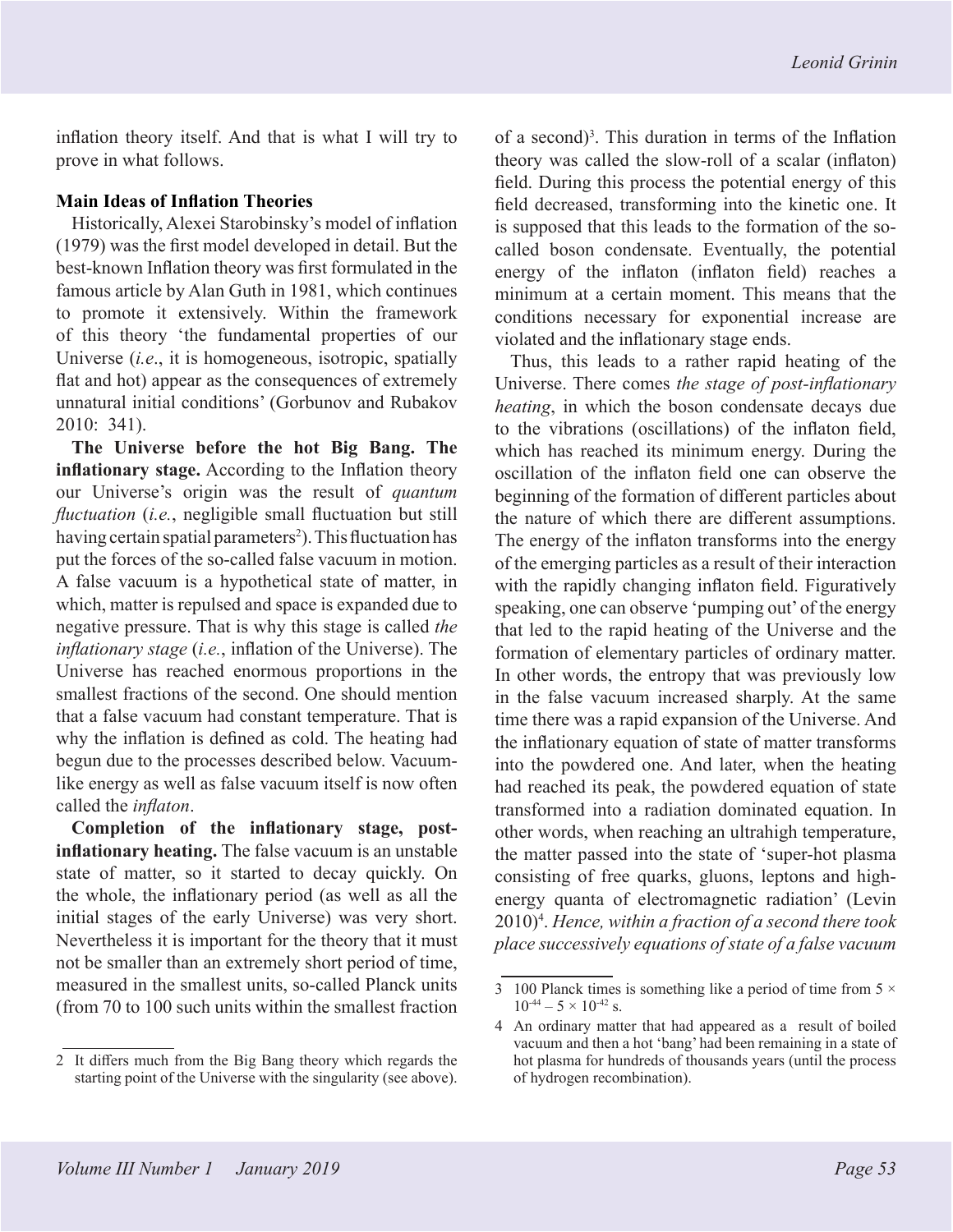*– powdered – radiation dominant* (for more details see Grinin 2013).

**Was there the hot Big Bang Phase?** There are discussions about the temperature which the postinflation Universe achieves as a result of these processes. In any case, it was very high, although, most likely, it was lower than it was expected in the Big Bang theory<sup>5</sup>. According to cosmologists and physicists, this leads to a kind of 'boiling up' of the vacuum, which, it should be noted, has already occupied plenty of space by that time. Postnov (2001) notes that during the period of  $10^{-34}$  s. the stage of inflation 'prepares' the primary very hot substance in a very small area, and it expands by inertia.

Thus, in the previous description one can see a phase transition from the state of cold inflation to the hot phase. Just in this point of the Inflation theory there emerges a problem of identification of the place, role, and even reality of the Big Bang. The Inflation theory does not give any definition of this concept. On the one hand, they maintain that heating had resulted in a hot Big Bang which further dispersed the expansion of the Universe. One cannot find any great explosion in the hot Big Bang phase unlike the picture drawn in the classical Big Bang's scenario. Of course, one can call heating of the Universe the Big Bang, but the heating is a process, it was not momentary as a sudden explosion assumed by the Big Bang theory. We will return to the problem of the Big Bang concept below.

# **Comments on the Inflation Theory**

**The advantages of the Inflation theory from a philosophical point of view** in comparison with the Big Bang theory are as follows: 1) the existence of matter and the Universe before the phase of inflation is supposed; 2) anyway, the process of the formation of the Universe looks exactly like a process (although very fast), but not as an act of creation from nothing; 3) the original size of the Universe, although small,

but it is still more verisimilar than the singularity (the latter is an artifact of outdated cosmology); 4) the introduced hypothetical substance – the inflaton field – explains the processes as a whole with the help of physics, and not simply by the assumption of an explosion.

In the Big Bang theory, as the beginning of everything which emerged from the singularity, it was believed that the classical space-time started to form immediately in the course of explosion, because the Universe began to expand at once after the hypothetical state of singularity and also acquire the related characteristics. As Hawking (2001) wrote, Einstein's general relativity theory concludes that space-time arose at the singular point of the Big Bang. However, we proceed from the fact that the hot Big Bang was preceded by the inflationary phase, during which the Universe significantly expanded. Thus, a very rapid expansion of the Universe during the given period leads to the origin of classical space and time.

#### **Disadvantages of the Inflation theory and its Physical fatalism**

Now let us consider the disadvantages of the Inflation theory. They are as follows: 1) Introduction of the hypothetical substance. Inflation requires the introduction of some powerful repulsive force for its explanation (*i.e.*, the inflaton field or a false vacuum with negative pressure), the nature of which is not clear in many respects (see May *et al.* 2007: 38–39). In the inflaton field the laws of ordinary gravitational physics change, because 'matter becomes not a source of attraction, but a source of repulsion' (Sazhin 2002: 38).

Filling gaps with hypothetical kinds of matter is a form of science development. In this case it seems as a too bold idea.

2) The assumption that initially the Universe had very small (almost Planck) size and a huge Universe could arise from that size. We have no example of evolutionary processes when something very large would have turned out from one tiny unit. The process always proceeds as either the coexistence

<sup>5</sup> Although there are no direct experimental indications that there were temperatures above several MeV in the Universe (*i.e.*, several tens of billions of degrees) (Gorbunov and Rubakov 2012).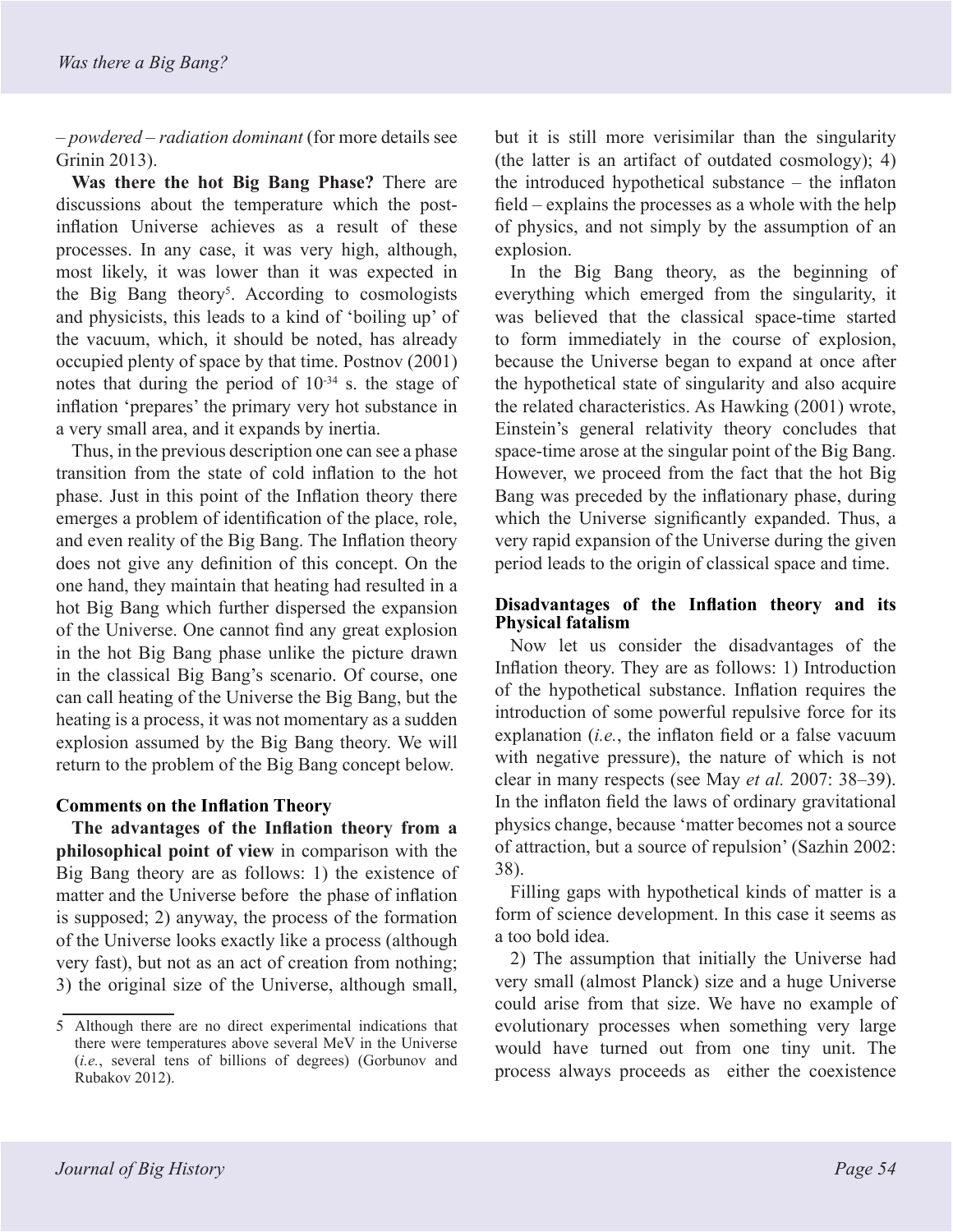of the mass of small units, which then form a new macrosubstance (system), or the gradual acquisition by a certain number of small units of the ability to grow and, as a result, the emergence of large units.<sup>6</sup> 3) The Universe's origin time is too short. In the end, although the Inflation theory significantly withdrew from the concept of the 'act of creation', as opposed to the Big Bang theory, but the generic features of this approach are still visible. 4) As in the case with the Big Bang theory an issue about the origin of the Universe which appeared to be 'almost from nothing' raises many questions (Rubin 2004). It is also unclear, 'where does the material come from in the first state of the world' (Cherepashchuk and Chernin 2004: 278)7 .

5) In general, both the Big Bang theory and the Inflation theory proceed from the fact that they must explain the present observed states of the Universe, including Hubble's law, the spatial homogeneity of the Universe, its flatness, *etc.* How far is such predeterminancy possible in terms of evolution?8

Why should these states be explained by the very initial conditions? Why could not they arise later under the influence of any factors? Apparently, this is connected both with the desire of cosmologists and physicists to see a complete picture that would explain everything, and that otherwise, if the theory of the origin of the Universe does not explain the present observed circumstances, then it is easily refuted and, in fact, not even considered. As a result, the emergence of Hubble's law is included in the Inflation theory, although why should not this expansion (if the redshift would not be later explained in another way) emerge later? The expansion of the Universe having arisen at the very first moment does not change by inertia. It looks rather fatalistic<sup>9</sup>. Moreover, the entire subsequent large-scale structure of the Universe was therefore predetermined by the smallest density fluctuations, which already appeared at the inflationary stage within extremely short fractions of milliseconds. It is very sad to realize that everything was decided in such a short period and in such a small amount (from the Planck size to  $1 \text{ cm}^3$ ) of matter. Although the Inflation theory aims to withdraw from the concept of singularity with its full uncertainty in the physical realm, nevertheless the original dimensions are difficult to perceive.

One should mention that quantum dimensions of the original Universe in comparison with the singularity from the point of view of physics is a principally different state, since it allows using already known or at least formulated hypothetical laws and forces. But from the perspective of the ideas of evolution the differences between singularity and quantum dimensions are not considerable.

# **Confusion and Problems with Big Bangs**

As we have seen from the above discussion, the stage of the hot Big Bang succeeded the postinflationary heating stage. However, there are still a number of scientists who, just as before, consider the Big Bang as the moment of the origin of the Universe followed by inflation. However, this disagreement can be explained not only by differences in points of view but also by the confusion in terminology. The question is that when speaking about the Big Bang as an event preceding the beginning of inflation, it is often meant not the hot Big Bang (*i.e.,* classical Big Bang), but

<sup>6</sup> To a certain extent the assumption of multiple of multi-faceted universes also implies such a variant of gaining the ability to grow, but the idea of multitude of universes is too speculative to be associated with evolutionary processes.

<sup>7</sup> Postnov (2001) points out that the exponential growth in the sizes of the area with constant density means the growth of mass (energy) inside the area 'out of nothing', which might seem strange at first sight. However, there is no violation of energy conservation  $law - the$  growth of the positive energy is exactly compensated by the negative energy of the gravity field, which is created by the 'emerging' positive energy inside the expanding area. Therefore, the total energy remains the same in the course of inflationary expansion (see also Sazhin 2002).

<sup>8</sup> Even the proponents of such views have to admit that 'according to modern ideas, space-time in the Planck scale is a fantastic figure, more like a monster from horror films than the object of physical research. Future research will show whether this picture is correct' (Sazhin 2002: 81). About evolutionary approaches in respect of Cosmic phase of the Big History see Grinin 2014; 2018.

<sup>9</sup> Not to mention the fact that this contradicts the fact according to which the speed of the receding [galaxies](https://en.wikipedia.org/wiki/Galaxy) not only decreases but increases.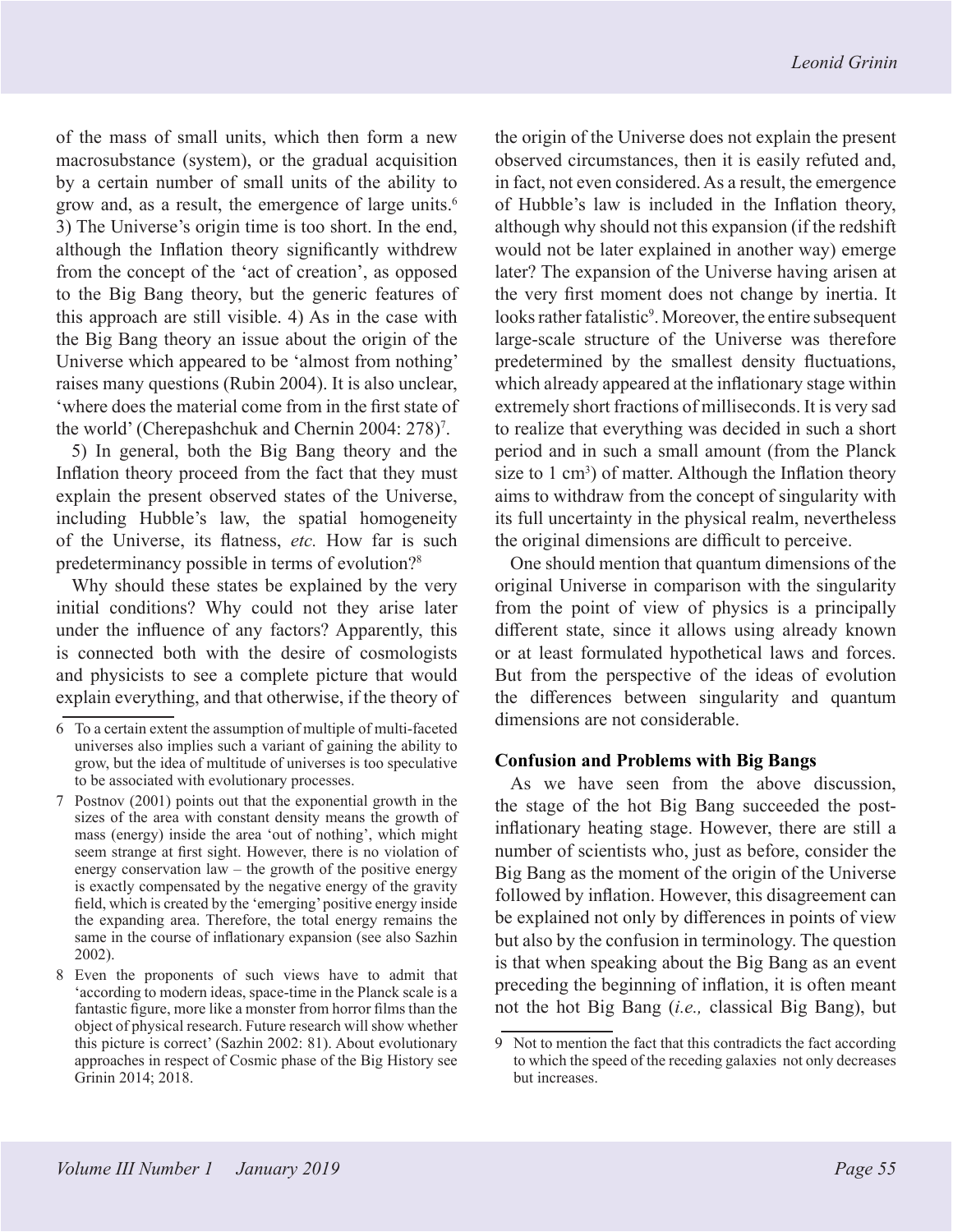another one, *i.e.* the pre-inflation Big Bang.

Thus, today speaking about the Big Bang, it is necessary to specify which explosion is mentioned. The fact is that there is no common terminology concerning the Big Bang in physics and cosmology, which study the early Universe: there is considerable confusion here.

Sometimes the followers of the Inflation theory mention the Bang that preceded the inflation stage. *They might regard this bang as above mentioned quantum fluctuation or another hypothetical event of uncertain origin. Sometimes they talk about such Big Bang as a special phase of early history of the Universe. Unfortunately they do not clarify whether this Big Bang was the trigger for the quantum fluctuation, or it is just the beginning of the inflationary stage. In any case this Big Bang was definitely cold but not hot.*  However, some researchers do not identify the preinflation cold Big Bang or do not mark it out as a special stage because such a variety in approaches implicitly creates a great confusion in our understanding of the notion of the Big Bang. Were there two Big Bangs or was only one or none at all? And after what stage it occurred? The confusion is growing because the Big Bang theory also implies the inflationary stage. But the sequence of stages differs from that of the Inflation theory. According to the Big Bang theory, the Big Bang was the first to occur and led to great inflation. And the Inflation theory suggests that the hot Big Bang resulted from the inflation. As we will see below, such a shift of the processes' order makes the Big Bang unnecessary stage in the sequence of events that occurred in the Universe. One should also note that not all researchers distinguish the stage of postinflationary heating.

As a result this situation seems paradoxical. On the one hand, practically, there are no scientists who would definitely reject the Big Bang. On the other hand, a number of researchers who use this concept as something conventional, but indefinite, increases. It appears that implicitly or even explicitly they understand that the theory can easily avoid using the

Big Bang notion. However, because the direct negation of the Big Bang may cause difficulties, probably they think that the best way to avoid problems is the indistinct mentioning of this moment. Thus, one should mention that the Big Bang seems to become a kind of metaphor, an indicator of fidelity to the mainstream, playing a role similar to that of the incomprehensible god in deism philosophy $10$ . We recall that the situation is greatly complicated.

Among many followers of the Inflation theory there is an implicit assumption that there could be two trigger events which can be described as 'bangs', one of which preceded the inflation, and the other – followed it.

But the description and characteristics of the preinflation Big Bang are even more obscure than those of the hot Big Bang. It also does not have any common term; there are references to the Planck era of the Big Bang, the early Big Bang stage, the real Big Bang, *etc.* One should mention that due to this terminological and theoretical confusion it is extremely difficult to understand whether one or two explosions are meant, as well as to describe the real sequence of stages $11$ . If there were two Big Bangs then the origin of the Universe would schematically look like this: the preinflationary Big Bang – inflation (expansion of the Universe) – post-inflationary heating of the Universe – the hot Big Bang. But such a reconstruction is not presented anywhere because perhaps as was mentioned above it is easier to avoid difficulties. Most commonly mentioning of the Big Bang among physicists simply looks like a tribute to a tradition they dare not to violate, and therefore such mentions are rather ritual than filled with specific content<sup>12</sup>. In general, it appears that

<sup>10</sup>

<sup>11</sup> It is difficult to understand also from Guth's article with the title 'Was Cosmic Inflation the 'Bang' of the Big Bang?' which is relative to our topic.

<sup>12</sup> Though one can find the following arguments. It is shown that such an event as the hot Big Bang is not a necessary stage in the Inflation theory. Now it is clear that the inflationary stage played a role of the 'bang' (Postnov 2001). The moment when the Universe is heated up is *now called the Big Bang* (*Ibid.*). The boundaries between inflating and thermalized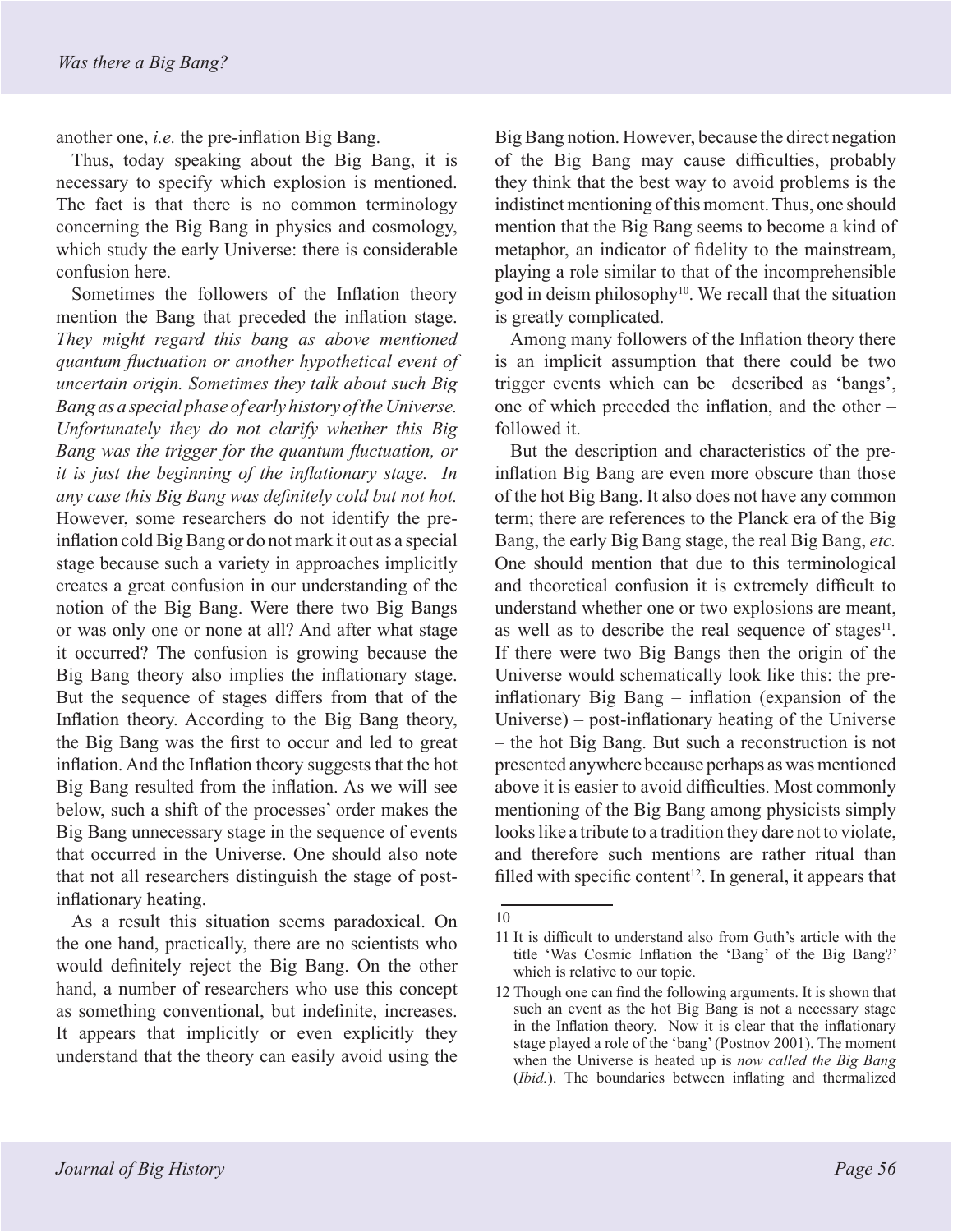the early history of the Universe may well do without using the concept of the Big Bang, using the scheme: fluctuation (whatever it may have been caused by)  $$ inflation – post-inflationary heating.

Thus, among a large number of astrophysicists the very idea of the Big Bang has been losing not only its substantiality and uniqueness, but the need in general. However, at the same time among others and especially among those who popularizes the early history of the Universe one can observe dominating desire to see something extremely real and apocalyptic in the Big Bang. Perhaps, it would be too strong to call the Big Bang 'a misleading, ugly and trivializing name'. (as Timothy Ferris did; see Wood 2018: 2). Nevertheless in the light of modern points of view it is very necessary to regard the Big Bang not as a real huge explosion but rather as a metaphor that still exists due to tradition<sup>13</sup>. The matter is that 'the Big Bang, just as we imagined it traditionally, most likely did not occur at all' (Mukhanov and Orlova 2006). At the same time, most initial conditions that determine the most important characteristics of the modern Universe are also referred to the inflationary stage, rather than the hot Big Bang.

#### **Conclusion**

**The importance of the Inflation theory.** The theory of the Big Bang could not explain very much,

regions play the role of the Big Bang for the corresponding thermalized regions (Garriga and Vilenkin 2001; Vilenkin 2006, 2010; in all cases, emphasis added by me.  $-L$ . *G*.).

13 Perhaps, it also has some sense from pedagogical point of view. In the paper by Wood (2018) one can see a discussion on possibilities of using the notion of Big Bang for pedagogical and other purposes as well as the author's suggestion to use as synonym of 'Big Bang' term 'the big beginning ' as beginning of TIME, SPACE, MATTER and ENERGY as well as other initial substances. He clarifies his goal: 'Assuming "big beginning" as a non-contentious synonym for big bang, the task of communication must be redefined: How can this incomprehensible event when time began, space unfolded, matter appeared, and energy bifurcated into various forces be formulated as imaginative narratives that will broaden and deepen its meaning and significance in harmony with discoveries over the past half century?' (*Ibid.*: 3).

which could be explained precisely with the help of the Inflation theory. *At present, the Big Bang theory is firmly integrated with the Inflation theory*. From the point of view of cosmology and physics the introduction of the stages preceding the hot Big Bang more or less successfully solves all the problems related to the initial data of the hot Big Bang epoch, and eventually explains the flatness, homogeneity and isotropy of the observed Universe. The inflationary era is very important for modern cosmological and cosmophysical concepts. Alan Guth explains with enthusiasm, 'Inflation is not just a theory of the initial (ultimate) beginning, but it is a theory of evolution that explains essentially everything that we see around us, starting from almost nothing' (Guth 2002; about creation from nothing see our comments above).

However, one should understand that the emergence of the Inflation theory is the result of searching for such physical conditions under which it would be possible to explain the characteristics of the modern Universe. For modelling such initial conditions some scientists introduced hypothetical states of matter and energy. Therefore, it is absolutely normal that there are dozens of competing models of the inflationary stage, as well as the fact that nearly all parameters of this stage are unclear. What is really surprising is that science can put forward well-structured and reasonable hypotheses about such distant and extremely short periods.

Thus, on the one hand, the Inflation theory is a triumph of possibilities of modern cosmology and physics, but on the other hand, it perfectly demonstrates the limits of our knowledge, and the extent to which these hypotheses can be exotic and strange to explain things near these limits.

One should not forget that in these cases we are talking not about even theories but paradigms (Guth 1997), not the proved facts but *hypothetical* events and substances. It is also worth agreeing with Guth's (1997) statement that if it is true that the Universe arose from inflation, we cannot regard the quantum fluctuation as the cosmic origins. This idea leads us closer to its beginning. However, it is absolutely unclear, whether there was something before the inflation and what it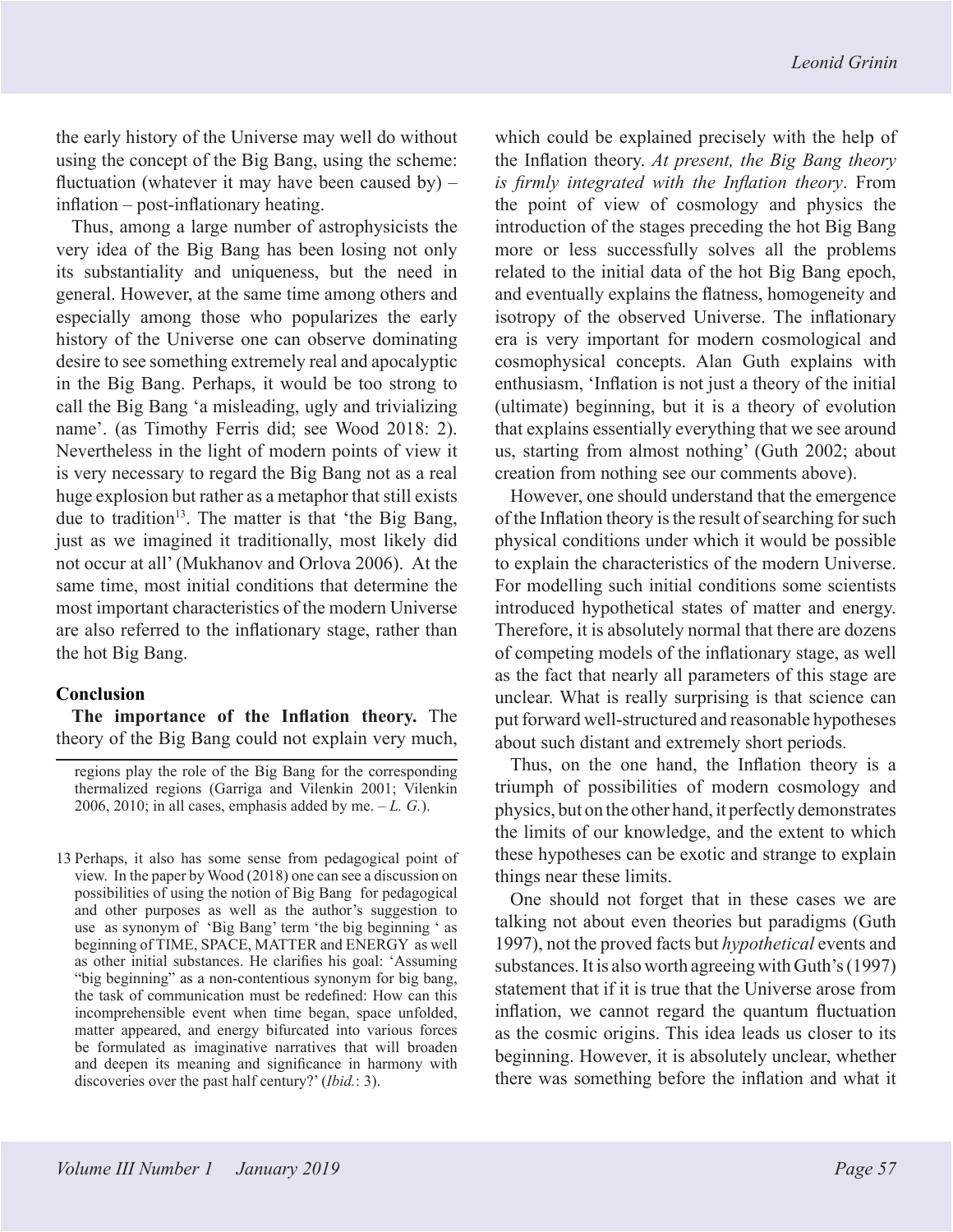was. There are a number of theories about these topics.

In particular there is a wide variety of very original theories according to which our Universe is not the only one, but just one of the myriad universes of the Multiverse<sup>14</sup>. According to some theories, these universes do not contact with each other, according to others the collisions of universes cause Big Bangs. Anyway, according to such approaches, the origin of our Universe 13.82 billion years ago is an ordinary event in Multiverse. However it is a very important event for humanity and the starting point for Big History because any history must have a beginning.

#### **References**

- **Cherepashchyuk A. M., and Chernin A. D. 2004.** *The Universe, Life, Black Holes (Science for Everybody). Fryazino: Vek 2. In Russian* (Черепащук А. М., Чернин А. Д. 2004. Вселенная, жизнь, черные дыры (наука для всех). Фрязино: Век 2).
- **Garriga J., and Vilenkin A. 2001.** *Many Worlds in One.* URL: http://cds.cern.ch/record/486136/files/0102010.pdf
- **Gorbunov D. S., and Rubakov S. A. 2010.** *Introduction to the Theory of the Early Universe. Cosmological Perturbations and Inflationary Theory.* Moscow: URSS. *In Russian*  (Горбунов Д. С., Рубаков С. А. Введение в теорию ранней Вселенной. Космологические возмущения. Инфляционная теория. М.: УРСС).
- **Gorbunov D. S., and Rubakov S. A. 2012.** Introduction to the Theory of the Early Universe. The Theory of Big Bang. Moscow: LKI. *In Russian* (Горбунов <sup>Д</sup>. С., Рубаков <sup>С</sup>. А. Введение <sup>в</sup> теорию ранней Вселенной*.* Теория горячего Большого взрыва. 2-е изд. М.: ЛКИ).
- **Grinin L. E. 2013.** *Big History of the World Development: Cosmic Evolution.* Volgograd: Uchitel. *In Russian* (Гринин Л. Е. 2013. Большая история развития мира: Космическая эволюция. Волгоград: Учитель).
- **Grinin L. E. 2014.** The Star-Galaxy Era of Big History in the Light of Universal Evolutionary Principles. Teaching & Researching Big History: Exploring a New Scholarly Field / Edited by Leonid E. Grinin, David Baker, Esther Quaedackers, and Andrey V. Korotayev. – Volgograd: 'Uchitel' Publishing House. Pp. 163–187.
- **Grinin L. E. 2018.** Evolution of the Early Solar System in Terms of Big History and Universal Evolution. Journal of Big History Volume II Number 1 Spring 2018 http://dx.doi. org/10.22339/jbh.v2i1.2252Pp. 15-26
- **Guth A. H. 1997.** Was Cosmic Inflation the 'Bang' of the Big Bang? *Beem Line* 27(3). URL: http://ned.ipac.caltech.edu/ level5/Guth/Guth1.html
- **[Guth](http://www.edge.org/memberbio/alan_guth) A. 2002.** *The Inflationary Universe.* URL: http://www. edge.org/conversation/the-inflationary-universe-alan-guth
- **[Guth](http://www.edge.org/memberbio/alan_guth) A. 2004.** Inflation. *Carnegie Observatories Astrophysics.*  Series 2: *Measuring and Modeling the Universe* / Ed. by W. L. Freedman. Cambridge: Cambridge University Press. URL: http://www.astro.caltech.edu/~george/ay21/ readings/guth. pdf
- **Hawking S. 2001.** *A Brief History of Time. From the Big Bang to Black Holes.* St. Petersburg: Amfora. *In Russian* (*Хокинг С*. *Краткая история времени. От большого взрыва до черных дыр. СПб.: Амфора).*

<sup>14</sup> E.g., according to A. Linde's theory, 'the area of the Universe that we are bserving now occupies a part of one of these "bloated" clusters' (Rubakov and Gorbunov 2010: 357).